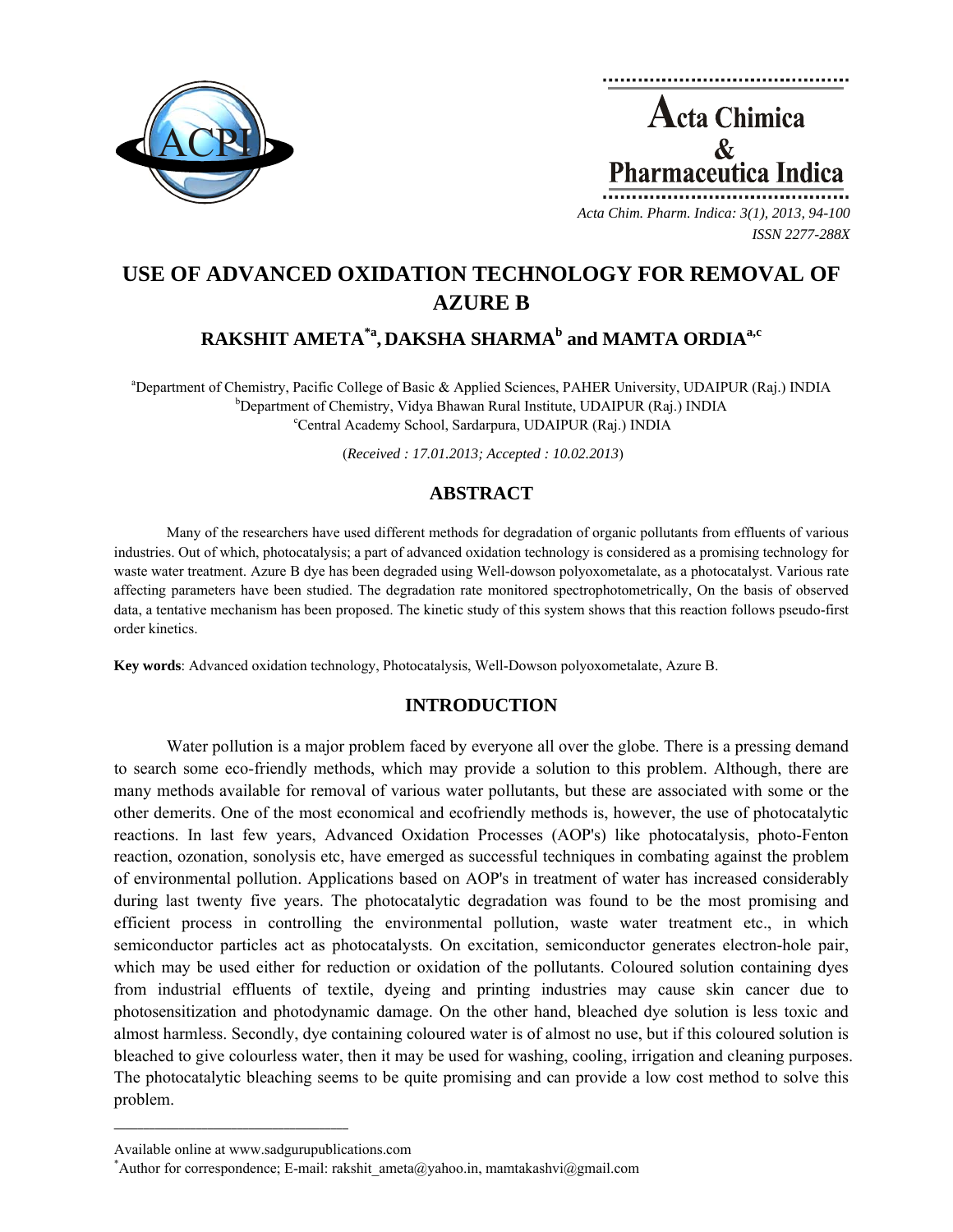The field of photocatalysis has been excellently reviewed by Ameta et al. $1-3$  Photocatalytic degradation of cetylpyridinium chloride over  $TiO<sub>2</sub>$  has been reported by Singhal et al.<sup>4</sup> Similar photocatalytic reaction of xylidine ponceau and orange-G dyes by ZnO powder has been reported by Sharma et al.<sup>5</sup> Yoneyama et al.<sup>6</sup> studied the photocatalytic reduction of dichromate ions using WO<sub>3</sub> powder in acidic range. Photocatalytic degradation of brilliant red dye and textile waste water has been suggested by Martins et al.<sup>7</sup>. Photocatalytic degradation of acid blue-62 over  $CuO/SnO<sub>2</sub>$  nanocomposite photocatalyst under simulated sunlight has been reported by Xia et al.<sup>8</sup> Photocatalytic degradation of azo dye acid readily in water using  $ZnO$  as photocatalytic has been investigated by Daneshvar et al.<sup>9</sup>

 $TiO<sub>2</sub>$  sol-gel deposited over glass and its application on the photocatalytic phenol degradation was reported by Colon et al.<sup>10</sup> whereas photodegradation of lignin from black liquor using a UV/TiO<sub>2</sub> system was investigated by Ksibi et al.<sup>11</sup> Morwetz and Selli<sup>12</sup> investigated the effect of iron species in photocatalytic degradation of azo dye in TiO<sub>2</sub> suspension. Photocatalytic water decontamination has been reported by Gelover et al.<sup>13</sup> Photo-induced transformation of some organophosphorous pesticides over TiO<sub>2</sub> was investigated by Calza et al.<sup>14</sup> Reddy et al.<sup>15</sup> showed the photocatalytic activity of  $Bi_2O_3$  for the treatment of phenolic wastes. Degradation of some dyes using zirconium phosphate photocatalyst have been studied by Panwar et al.<sup>16</sup> Photoreduction of Congo red by ascorbic acid and EDTA over cadmium sulphide as photocatalyst was carried out by Kothari et al.<sup>17</sup> Sharma et al.<sup>18</sup> used semiconducting bismuth sulfide as a photocatalyst for degradation of rose Bengal.

# **EXPERIMENTAL**



**Structure of Azure - B** 

IUPAC Name : 3H-Phenothiazine, 3-(dimethylamino)-7-(methylimino) hydrochloride

Molecular formula :  $C_{15}H_{16}C1N_3S$ 

Molar mass : 305.83 g/mol

Solubility : Water

 $\lambda_{\text{max}}$  : 648-655 (650 nm)

0.3058 g of azure B was dissolved in 100.0 mL of doubly distilled water so that the concentration of dye solution was  $1.0 \times 10^{-3}$  M. It was used as a stock solution. This stock solution was further diluted.

The optical density of azure B solution was determined with the help of a spectrophotometer at  $\lambda_{\text{max}}$  = 650 nm. The dye solution was placed in equal amounts in four beakers.

- The first beaker was kept in dark, containing (50 mL) azure B solution.
- The second beaker was kept in light, containing (50 mL) azure B solution.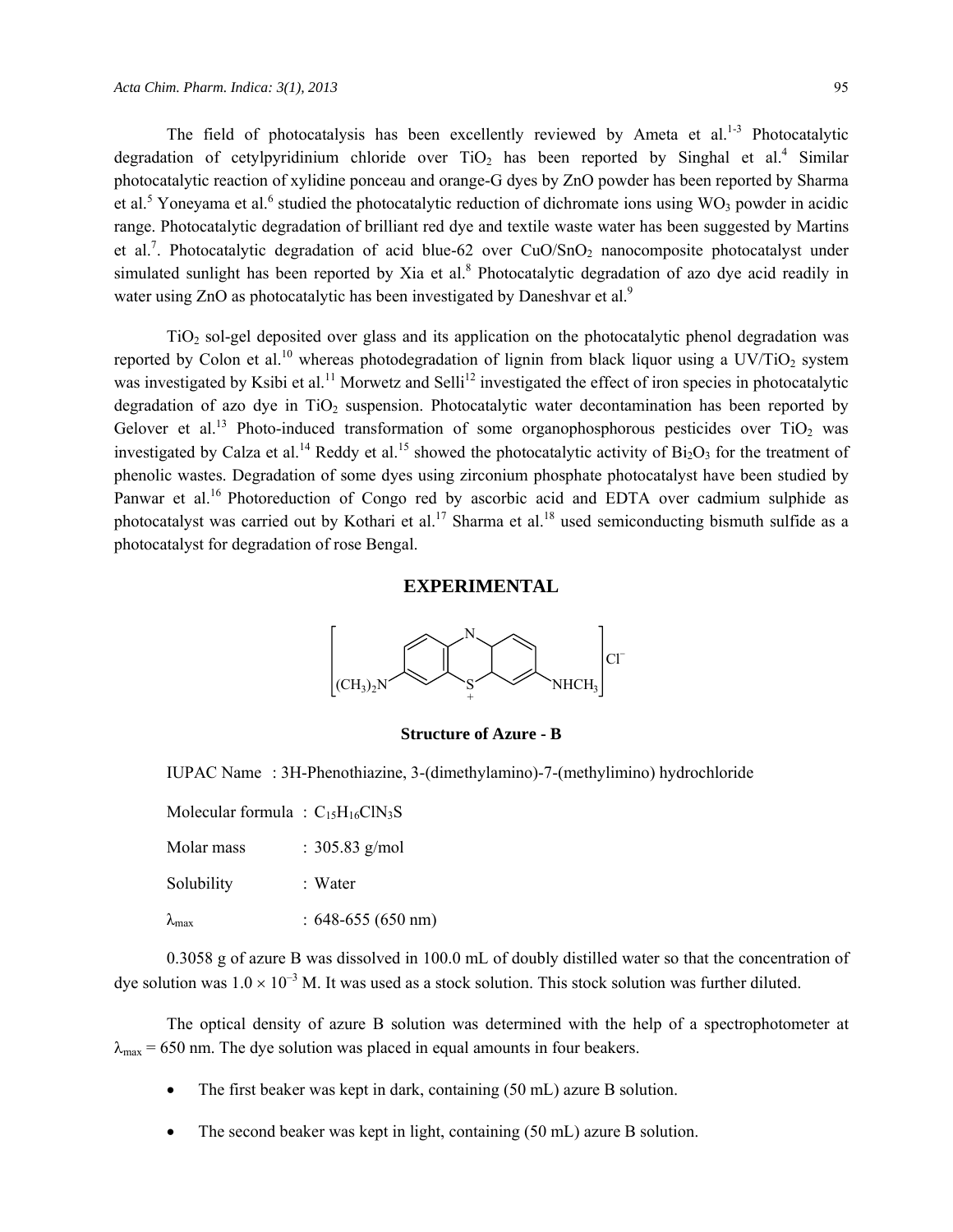- The third beaker was kept in dark which contains (50 mL) azure B solution and 0.10 g nickel containing polytungestometalate.
- The fourth beaker was exposed to light, containing (50 mL) azure B solution and 0.10 g Nickel containing polytungstometalate.

After 3-4 hours, the optical density of the solution in each beaker was measured with the help of a spectrophotometer. It was noticed that the optical density of solutions of first three beakers remained almost same, while the solution of fourth beaker had a decrease in initial value of optical density. From this result, it is clear that this reaction requires presence of both; the light as well as semiconductor nickel containing polytungstometalate. Hence, this reaction is a photocatalytic reaction.

A solution of  $1.60 \times 10^{-5}$  M azure B was prepared in doubly distilled water and 0.10 g of nickel containing polytungstometalate was added to it. The pH of the reaction mixture was settled to 7.5 and then this solution was exposed to a 200 W tungsten lamp at 50.0 mWcm<sup>-2</sup>. A decrease in optical density of azure B solution was observed with increasing time of exposure. A plot of  $1 + log O.D$  against time was found to be linear. The rate constant was measured with the following expression –

$$
k = 2.303
$$
 x slope ... (1)

A typical run has been presented in Table 1.

| [Azure B] = $1.60 \times 10^{-4}$ M         |                                | Semiconductor = $0.10$ g                    |
|---------------------------------------------|--------------------------------|---------------------------------------------|
| Light Intensity = $50.0$ mWcm <sup>-2</sup> |                                | $pH = 6.5$                                  |
| Time (min.)                                 | <b>Optical Density (O. D.)</b> | $1 + \log O$ . D.                           |
| 0.0                                         | 0.333                          | 0.5224                                      |
| 20.0                                        | 0.427                          | 0.4698                                      |
| 40.0                                        | 0.350                          | 0.3692                                      |
| 60.0                                        | 0.296                          | 0.2872                                      |
| 80.0                                        | 0.239                          | 0.2095                                      |
| 100.0                                       | 0.196                          | 0.1271                                      |
| 120.0                                       | 0.169                          | 0.1106                                      |
| 140.0                                       | 0.135                          | 0.0755                                      |
| 160.0                                       | 0.110                          | 0.0453                                      |
|                                             |                                | $k = 1.53 \times 10^{-4}$ sec <sup>-1</sup> |

### **Table 1: Typical run**

#### **Effect of pH**

The pH of the solution may affect degradation rate of azure B and hence, the reaction rates were determined in the pH range 5.0-10.5. The results are reported in Table 2.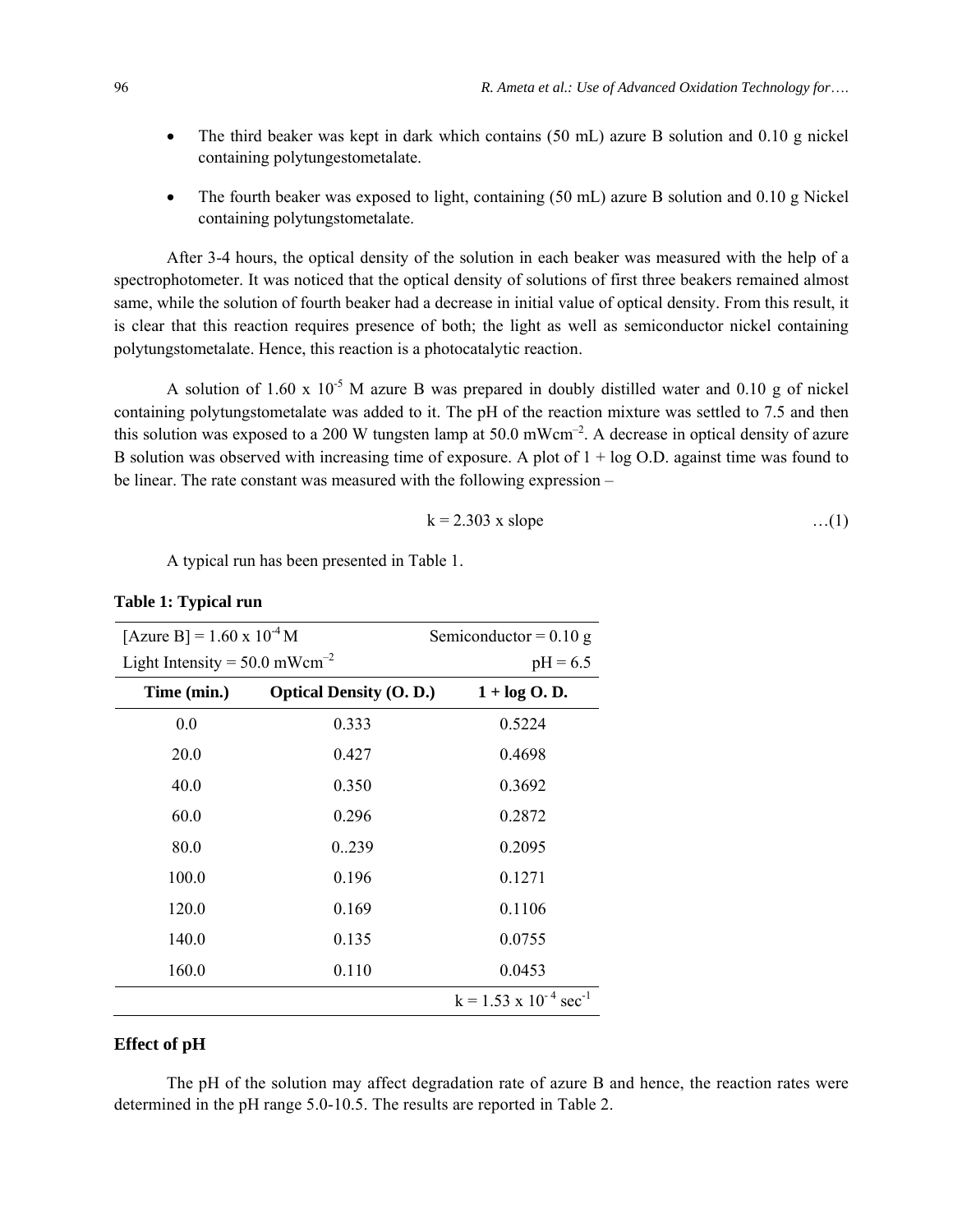|  |  | Table 2: Effect of pH |  |
|--|--|-----------------------|--|
|--|--|-----------------------|--|

[Azure B] =  $1.60 \times 10^{-5}$  M

| $\sim$ $\sim$ $\sim$                    |
|-----------------------------------------|
|                                         |
| $k \times 10^{-4}$ (sec <sup>-1</sup> ) |
| 0.39                                    |
| 0.51                                    |
| 0.77                                    |
| 1.53                                    |
| 0.92                                    |
| 0.77                                    |
| 0.56                                    |
| 0.0                                     |
| 0.0                                     |
| 0.639                                   |
| 0.3838                                  |
| 0.38                                    |
|                                         |

It has been observed that the rate of photocatalytic degradation of azure B increases with increase in pH up to 6.5. On further increase in the pH resulted into a decrease in the rate of photocatalytic degradation.

Semiconductor =  $0.10 \text{ g}$ 

 An increase in the rate of photocatalytic degradation of azure B with increase in pH may be due to generation of more  $\bullet$ OH radicals, which are produced from the reaction between  $\circ$ OH ions and hole (h<sup>+</sup>) of the semiconductor. On further increase in pH above 6.5, a decrease in the rate of photocatalytic bleaching of the dye may be due to the fact that azure B does not remain in its cationic from, and will not feel experience a force of attraction with negatively charged surface of the semiconductor (due to adsorption of more <sup>-</sup>OH ions on the surface of photocatalyst) rather a repulsion.

#### **Effect of dye concentration**

Effect of variation of dye concentration was also observed by taking different concentrations of azure B. The results are tabulated in Table 3.

# **Table 3: Effect of azure b concentration**

| $pH = 6.5$                                  | Semiconductor = $0.10$ g             |  |
|---------------------------------------------|--------------------------------------|--|
| Light Intensity = $50.0$ mWcm <sup>-2</sup> |                                      |  |
| [Azure B] $\ge 10^5$ M                      | $k \times 10^4$ (sec <sup>-1</sup> ) |  |
| 1.0                                         | 0.90                                 |  |
| 12                                          | 0.96                                 |  |
| 14                                          | 1.20                                 |  |
| 1.6                                         | 1.53                                 |  |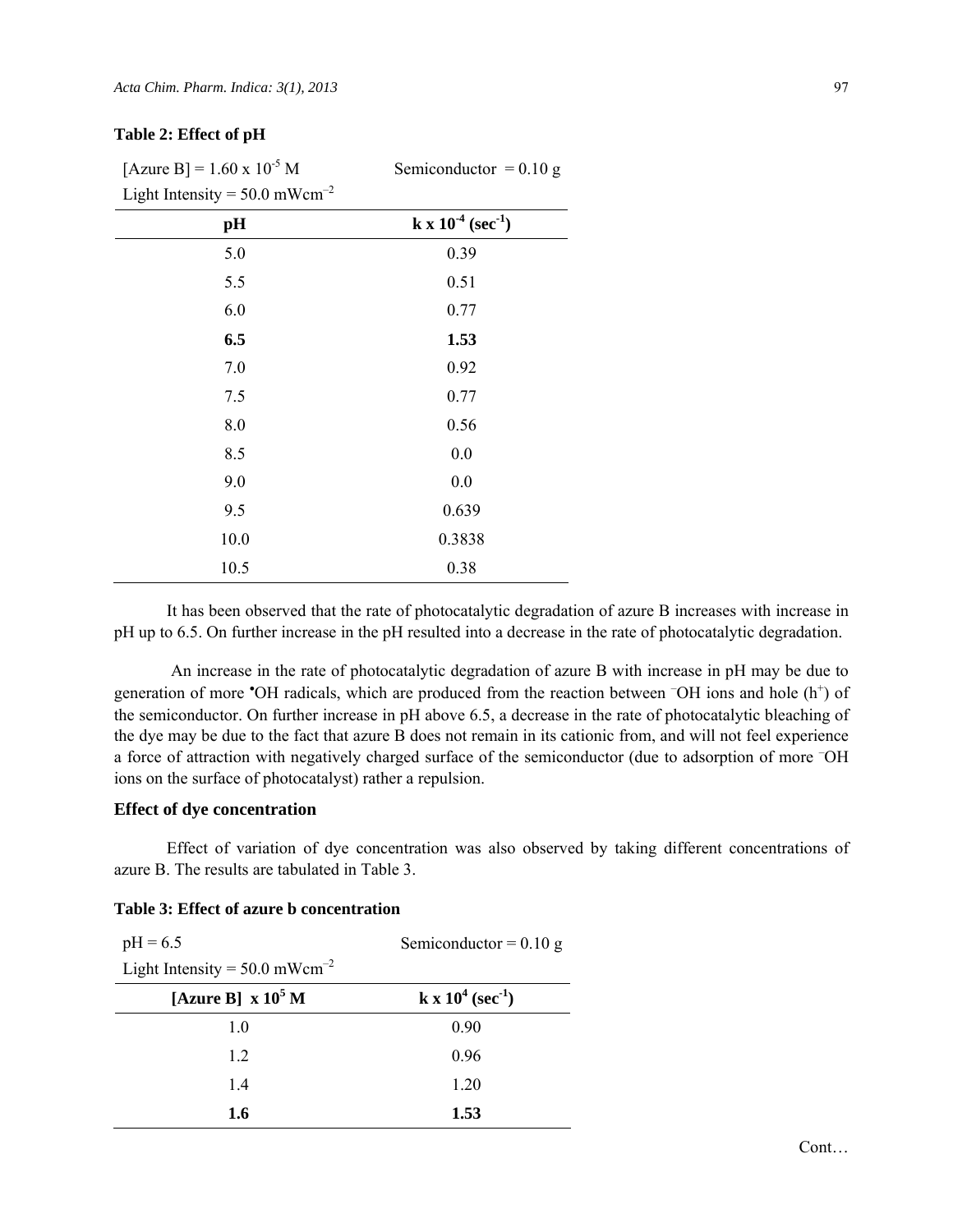| [Azure B] $\ge 10^5$ M | $k \times 10^4$ (sec <sup>-1</sup> ) |
|------------------------|--------------------------------------|
| 1.8                    | 0.51                                 |
| 2.0                    | 0.39                                 |
| 2.2                    | 0.3838                               |
| 24                     | 023                                  |

From the above data, it is evident that the rate of photocatalytic degradation of dye increases with an increase in concentration of the dye from 1.0 x  $10^{-5}$  M to 1.6 x  $10^{-5}$  M. It may be explained on the basis that as the concentration of the dye was increased, more dye molecules were available for excitation and consecutive energy transfer and hence, an increase in the rate of photocatalytic degradation of the dye was observed. The rate of photocatalytic degradation was found to decrease with an increase in the concentration of dye above 1.6 x  $10^{-5}$  M. It may be due to the fact that the dye itself may start acting as an internal filter for the incident light and it will not permit the desired light intensity to reach the semiconductor particles and as a result, the degradation rate decreases.

#### **Effect of amount of semiconductor**

The amount of semiconductor may also affect the rate of bleaching of dye and hence, different amounts of photocatalyst were used. The results are reported in Table 4.

It has been observed that the rate of photocatalytic degradation of azure B increases on increasing the amount of semiconductor. Ultimately, the reaction rate become almost constant after a certain amount i.e. 0.10 g.of semiconductor. It may be attributed to the fact that as the amount of semiconductor was increased, there was an increase in exposed surface area of the semiconductor, but after a certain limit  $(0.10 \text{ g})$ , increase in the amount of semiconductor will not increase the exposed surface area.

It may be considered like a saturation point; above which there is negligible or no effect on the rate of photodegradation of dye, as an increase in the amount of semiconductor after this amount (0.10g) will only increase the thickness of the layer at the bottom of the reaction vessel and not the exposed surface area. This was confirmed by taking reaction vessels of different dimensions. The saturation point shifts to higher side for larger vessels, while reverse trend was observed for smaller vessels.

#### **Table 4: Effect of amount of semiconductor**

| $pH = 6.5$                                  | [Azure B] = $1.60 \times 10^{-5}$ M  |  |
|---------------------------------------------|--------------------------------------|--|
| Light Intensity = $50.0$ mWcm <sup>-2</sup> |                                      |  |
| Semiconductor amount (g)                    | $k \times 10^4$ (sec <sup>-1</sup> ) |  |
| 0.02                                        | 0.39                                 |  |
| 0.04                                        | 0.76                                 |  |
| 0.06                                        | 0.92                                 |  |
| 0.08                                        | 1.02                                 |  |
| 0.10                                        | 1.53                                 |  |
| 0.12                                        | 1.53                                 |  |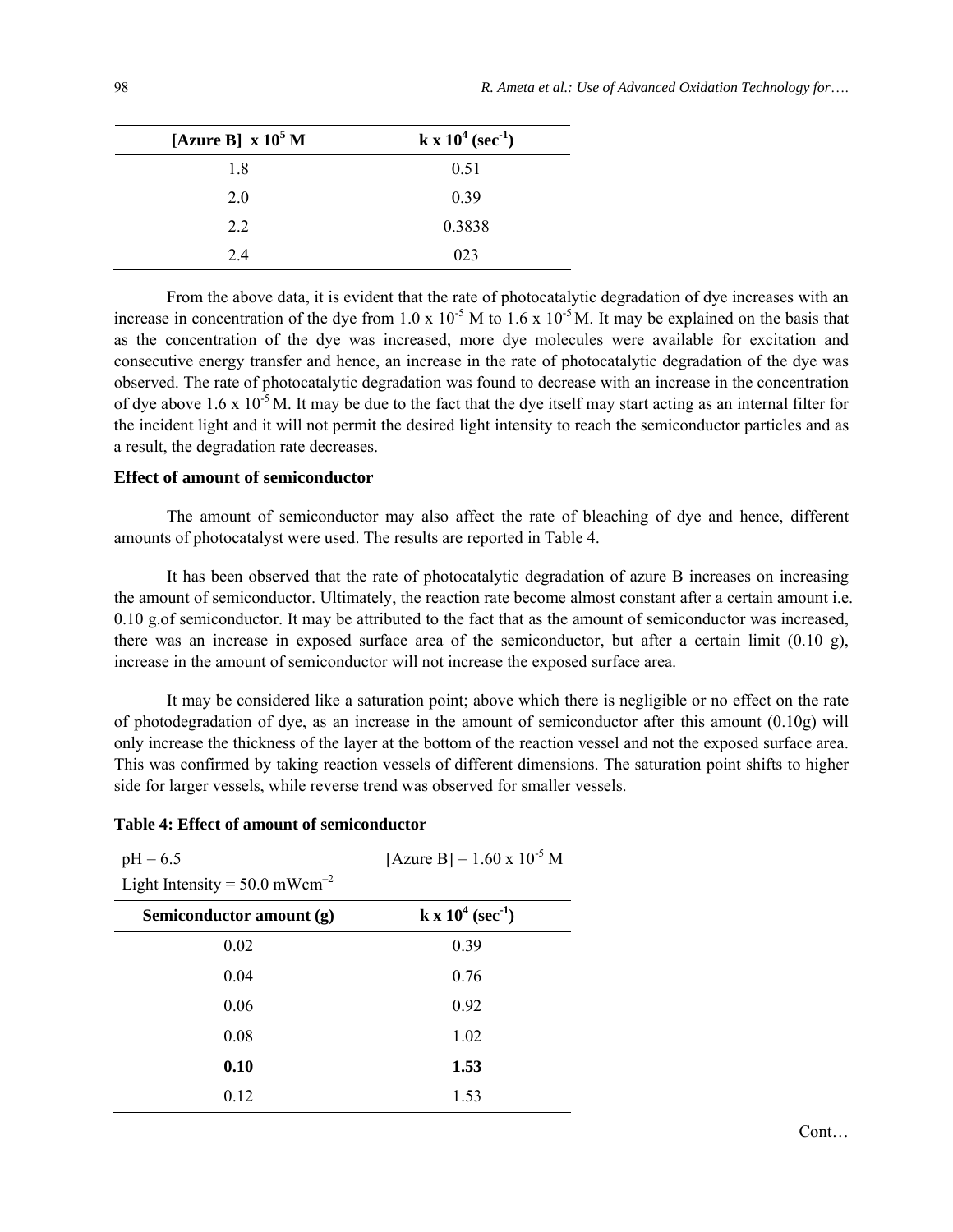| Semiconductor amount (g) | $k \times 10^4$ (sec <sup>-1</sup> ) |
|--------------------------|--------------------------------------|
| 0.14                     | 1.50                                 |
| 0.16                     | 1.53                                 |
| 0.18                     | 0.52                                 |

## **Effect of light intensity**

To investigate the effect of light intensity on the photocatalytic bleaching of azure B, the distance between the light source and the exposed surface area was varied. The intensity of light at each distance was measured by Suryamapi (CEL 201). The results are summarized in Table 5.

### **Table 5: Effect of light intensity**

| $pH = 6.5$                       | [Azure B] = $1.60 \times 10^{-5}$ M  |  |
|----------------------------------|--------------------------------------|--|
| Semiconductor = $0.10$ g         |                                      |  |
| Intensity of light $(mWcm^{-2})$ | $k \times 10^4$ (sec <sup>-1</sup> ) |  |
| 20.0                             | 0.39                                 |  |
| 30.0                             | 0.64                                 |  |
| 40.0                             | 0.77                                 |  |
| 50.0                             | 1.53                                 |  |
| 60.0                             | 1.47                                 |  |
| 70.0                             | 1.42                                 |  |

The results indicate that degradation was accelerated as the intensity of light was increased, because any increase in the light intensity will increase the number of photons striking per unit area of semiconductor powder per unit time. However, on increasing the intensity above 50.0 mWcm-2, there was a decrease in the rate. This may be due to some side reactions.

# **Mechanism**

On the basis of these observations, a tentative mechanism for photocatalytic degradation of azure B may be proposed as –

|  | ${}^{1}AB_{0} \xrightarrow{\text{hv}} {}^{1}AB_{1}$ (Singlet excited state) | $\dots(2)$ |
|--|-----------------------------------------------------------------------------|------------|

 ${}^{1}AB_{1} \xrightarrow{ISC} {}^{3}AB_{1}$  (Triplet excited state) ...(3)

$$
SC \xrightarrow{hv} e (CB) + h^+(VB) \text{ or } SC^* \qquad \qquad \dots (4)
$$

$$
h^+ + OH^- \longrightarrow {}^*OH \qquad \qquad \dots (5)
$$

 $\cdot$ OH +  ${}^3$ AB<sub>1</sub>  $\longrightarrow$  Leuco AB ….(6)

$$
Leuco AB \longrightarrow Products
$$
...(7)